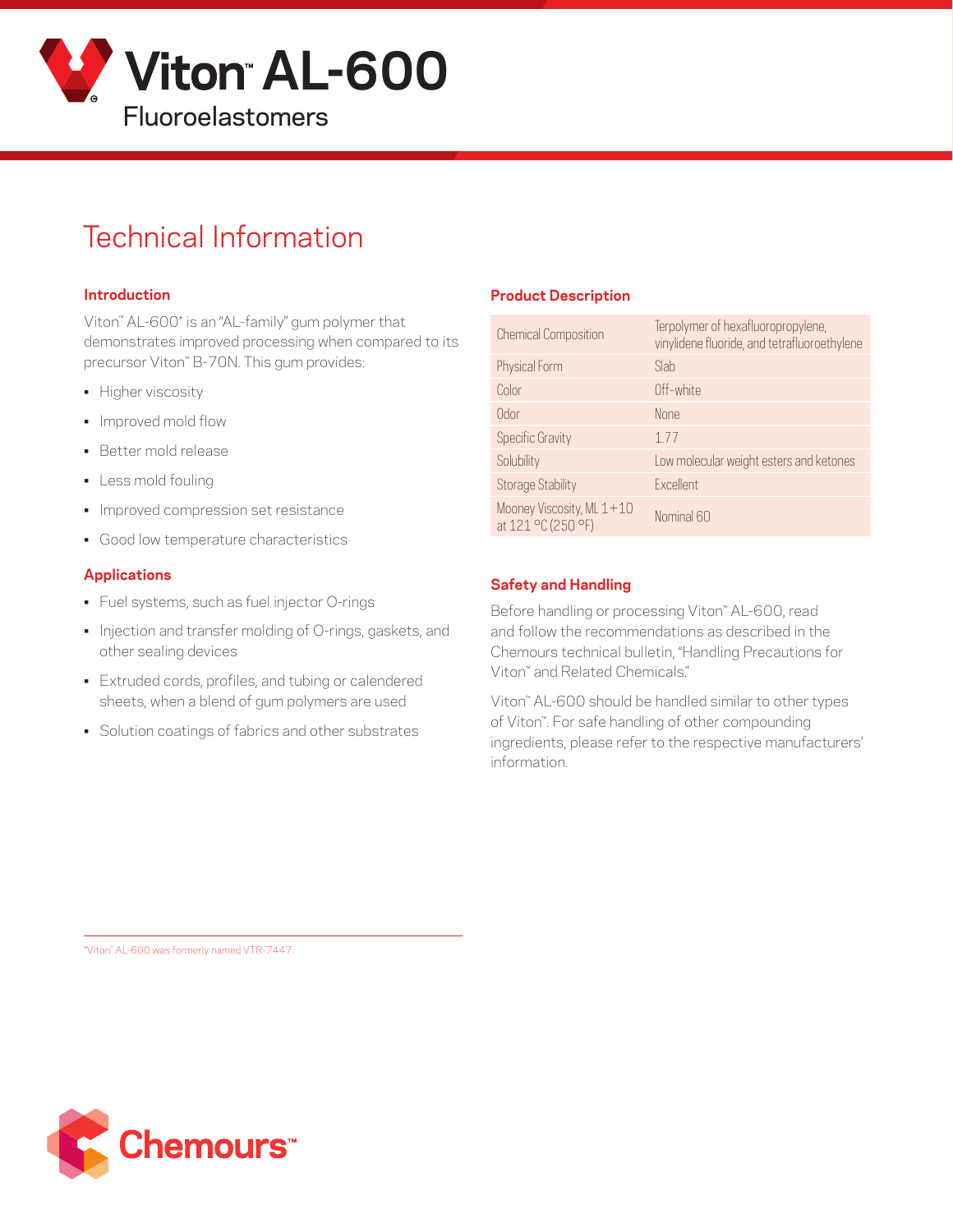# **Table 1. Comparison of Polymer Types to Viton™ AL-600**

|                                                                               | Viton <sup>"</sup><br>AL-600 | Viton <sup>"</sup><br>AL-300 | Viton <sup>®</sup><br><b>B-70N</b> | Viton <sup>®</sup><br><b>B-70N</b> | Viton <sup>"</sup><br>$A-200$ | Viton <sup>"</sup><br>$B-200$   |  |
|-------------------------------------------------------------------------------|------------------------------|------------------------------|------------------------------------|------------------------------------|-------------------------------|---------------------------------|--|
| Viton" AL-600                                                                 | 97.5                         | $\overline{\phantom{0}}$     |                                    |                                    |                               |                                 |  |
| Viton" AL-300                                                                 |                              | 97.5                         | $\qquad \qquad -$                  | $\qquad \qquad -$                  | $\qquad \qquad -$             |                                 |  |
| Viton" B-70N                                                                  |                              |                              | 98                                 | 95.0                               |                               |                                 |  |
| Viton" A-200                                                                  |                              | $\overline{\phantom{0}}$     | $\overbrace{\phantom{13333}}$      | $\qquad \qquad -$                  | 97.5                          |                                 |  |
| Viton" B-200                                                                  |                              |                              |                                    |                                    |                               | 97.5                            |  |
| Carbon Black (N-990)                                                          | 30                           | 30                           | 30                                 | 30                                 | 30                            | 30                              |  |
| High-Activity MgO                                                             | 3                            | 3                            | 3                                  | 3                                  | 3                             | 3                               |  |
| Calcium Hydroxide                                                             | 6                            | 6                            | 6                                  | $6\,$                              | 6                             | 6                               |  |
| Viton" Curative No. 50                                                        | 2.5                          | 2.5                          | 2.5                                |                                    | 2.5                           | 2.5                             |  |
| Viton" Curative No. 20                                                        |                              | $\overline{\phantom{0}}$     | $\qquad \qquad -$                  | 1.8                                | $\qquad \qquad -$             |                                 |  |
| Viton" Curative No. 30                                                        |                              |                              |                                    | 3.2                                |                               |                                 |  |
| Mooney Scorch, MS + 1 at 121 °C (250 °F)                                      |                              |                              |                                    |                                    |                               |                                 |  |
| Minimum Viscosity, units                                                      | 61                           | 31                           | 44                                 | 48                                 | 29                            | 27                              |  |
| Units Rise at 30 min                                                          | $\mathbf 1$                  | $\cup$                       | $\mathbf 0$                        | $\overline{c}$                     | $\cup$                        | $\begin{matrix} 0 \end{matrix}$ |  |
| MDR at 177 °C (350 °F), Micro Die, 0.5 Arc, 6 min motor                       |                              |                              |                                    |                                    |                               |                                 |  |
| Minimum Viscosity, M <sub>i</sub> , N·m (in·lb)                               | 0.29(2.6)                    | 0.09(0.8)                    | 0.19(1.7)                          | 0.21(1.9)                          | 0.08(0.7)                     | 0.05(0.5)                       |  |
| Scorch Time, t <sub>s</sub> 2, min                                            | 0.9                          | 1.0                          | 1.2                                | 0.9                                | 1.0                           | 2.2                             |  |
| Maximum Torque, M <sub>H</sub> , N·m (in·lb)                                  | 3.16(28.0)                   | 2.29(20.2)                   | 3.13(27.7)                         | 2.02(17.9)                         | 2.53(22.4)                    | 1.69(15.0)                      |  |
| Optimum Cure Time, t <sub>c</sub> 90, min                                     | 2.0                          | 2.0                          | 3.1                                | 2.5                                | 2.1                           | 4.3                             |  |
| ODR at 177 °C (350 °F), Micro Die, 3 Arc, 12 min motor                        |                              |                              |                                    |                                    |                               |                                 |  |
| Minimum Viscosity, ML, N·m (in·lb)                                            | 2.3(20.0)                    | 0.8(7.0)                     | 1.4(12.5)                          | 1.8(15.5)                          | 0.6(5.5)                      | 0.4(3.5)                        |  |
| Scorch Time, $t_s2$ , min                                                     | 1.8                          | 1.8                          | 2.4                                | 1.9                                | 2.0                           | 3.3                             |  |
| Maximum Torque, M <sub>H</sub> , N·m (in·lb)                                  | 13.6 (120.5)                 | 10.1(89.0)                   | 13.1(116.0)                        | 9.3(82.0)                          | 10.7(95.0)                    | 3.6(56.0)                       |  |
| Optimum Cure Time, t <sub>c</sub> 90, min                                     | 3.4                          | 3.4                          | 4.6                                | 4.4                                | 3.2                           | 5.7                             |  |
| Slabs Cured 10 min at 177 °C (350 °F) and Post-Cured 24 hr at 232 °C (450 °F) |                              |                              |                                    |                                    |                               |                                 |  |
| Stress/Strain at 23 °C (73 °F)-Original                                       |                              |                              |                                    |                                    |                               |                                 |  |
| 100% Modulus, MPa (psi)                                                       | 6.6(955)                     | 5.6(805)                     | 6.3(915)                           | 4.7(675)                           | 5.2(750)                      | 4.0(575)                        |  |
| Tensile Strength, MPa (psi)                                                   | 13.7 (1,980)                 | 11.7(1,695)                  | 12.7(1,835)                        | 11.9 (1,720)                       | 10.5(1,520)                   | 10.7(1,550)                     |  |
| Elongation at Break, %                                                        | 205                          | 205                          | 205                                | 255                                | 215                           | 260                             |  |
| Hardness, Durometer A                                                         | 70                           | 73                           | 74                                 | 71                                 | 75                            | 75                              |  |
| Original Die C Tear at 23 °C (73 °F)                                          |                              |                              |                                    |                                    |                               |                                 |  |
| kN/m (pli)                                                                    | 23.5(134)                    | 23.8(136)                    | 25.6(146)                          | 27.3(156)                          | 24.7(141)                     | 24.7(141)                       |  |
| Stress/Strain at 23 °C (73 °F)-After aging 70 hr at 200 °C (392 °F)           |                              |                              |                                    |                                    |                               |                                 |  |
| 100% Modulus, MPa (psi)                                                       | 6.8(985)                     | 5.7(885)                     | 6.9(1,000)                         | 5.5(795)                           | 5.8(835)                      | 4.7(680)                        |  |
| Tensile Strength, MPa (psi)                                                   | 15.0(2,180)                  | 13.3(1,925)                  | 14.0 (2,030)                       | 12.1(1,755)                        | 12.4(1,795)                   | 10.8(1,570)                     |  |
| Elongation at Break, %                                                        | 225                          | 220                          | 220                                | 220                                | 235                           | 255                             |  |
| Hardness, Durometer A                                                         | 72                           | 74                           | 75                                 | $71\,$                             | 76                            | 73                              |  |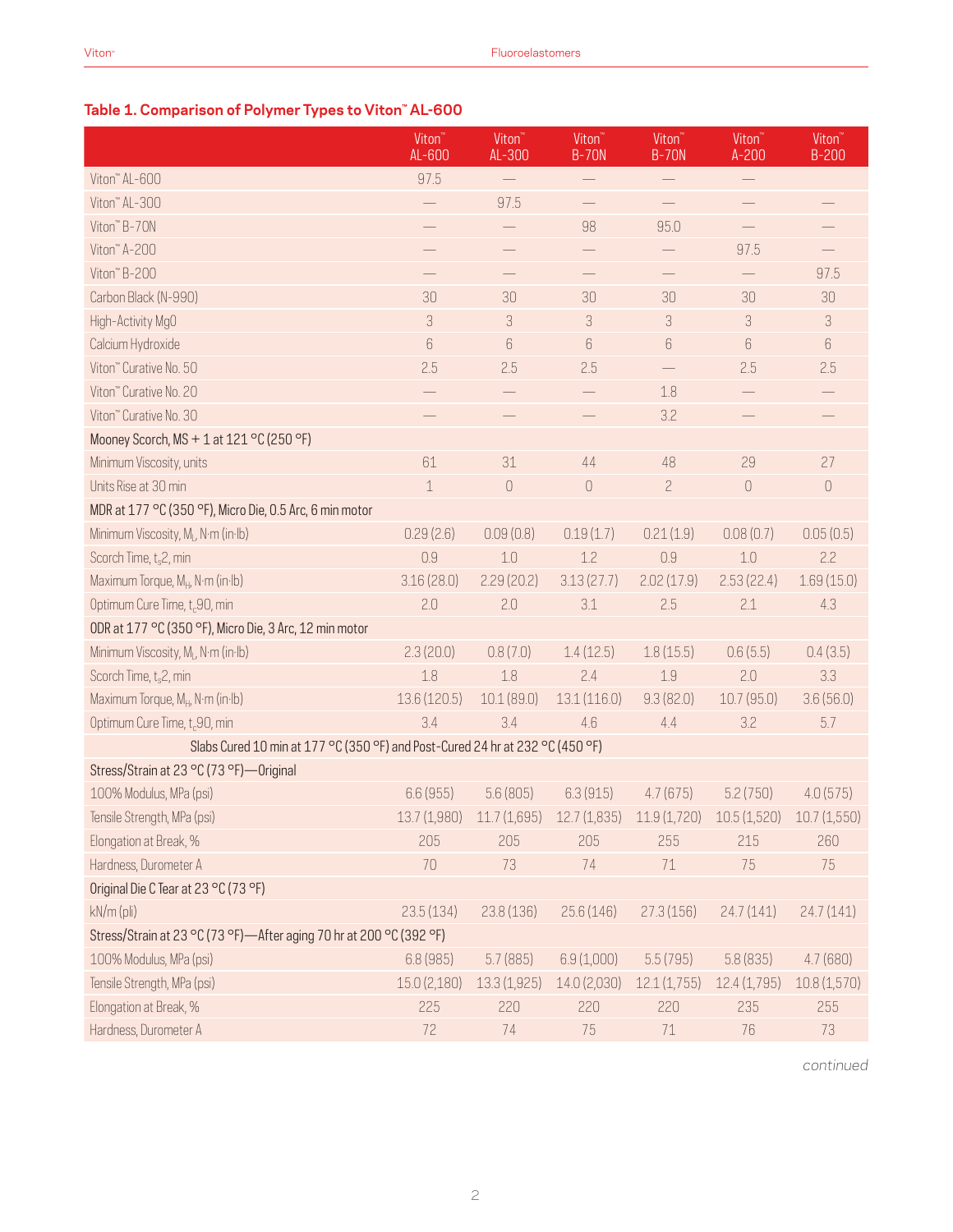|                                                                                                        | Viton <sup>"</sup><br>AL-600 | Viton <sup>"</sup><br>AL-300 | Viton <sup>"</sup><br><b>B-70N</b> | Viton <sup>"</sup><br><b>B-70N</b> | Viton <sup>"</sup><br>$A-200$ | Viton <sup>"</sup><br>$B-200$ |
|--------------------------------------------------------------------------------------------------------|------------------------------|------------------------------|------------------------------------|------------------------------------|-------------------------------|-------------------------------|
| Stress/Strain at 23 °C (73 °F)-After aging 168 hr at 200 °C (392 °F)                                   |                              |                              |                                    |                                    |                               |                               |
| 100% Modulus, MPa (psi)                                                                                | 7.6(1,100)                   | 6.3(920)                     | 6.8 (985)                          | 5.8(840)                           | 6.0(865)                      | 4.7(680)                      |
| Tensile Strength, MPa (psi)                                                                            | 14.4 (2,095)                 | 13.7 (1,985)                 | 14.8 (2,150)                       | 14.1(2,045)                        | 13.3(1,925)                   | 11.4(1,650)                   |
| Elongation at Break, %                                                                                 | 190                          | 215                          | 215                                | 260                                | 220                           | 275                           |
| Hardness, Durometer A                                                                                  | 72                           | 74                           | 74                                 | 73                                 | 77                            | 76                            |
| Stress/Strain at 23 °C (73 °F)—After aging 70 hr at 250 °C (482 °F)                                    |                              |                              |                                    |                                    |                               |                               |
| 100% Modulus, MPa (psi)                                                                                | 7.7(1,115)                   | 6.7(965)                     | 7.4(1,080)                         | 5.8(845)                           | 6.0(870)                      | 4.7(675)                      |
| Tensile Strength, MPa (psi)                                                                            | 16.0 (2,320)                 | 12.9(1,865)                  | 14.7(2,125)                        | 13.9 (2,015)                       | 13.5 (1,960)                  | 10.9(1,585)                   |
| Elongation at Break, %                                                                                 | 200                          | 185                          | 200                                | 240                                | 225                           | 270                           |
| Hardness, Durometer A                                                                                  | 74                           | 75                           | 76                                 | 73                                 | 77                            | 79                            |
| Stress/Strain at 23 °C (73 °F)-After aging 168 hr at 250 °C (482 °F)                                   |                              |                              |                                    |                                    |                               |                               |
| 100% Modulus, MPa (psi)                                                                                | 7.2(1,040)                   | 6.0(870)                     | 7.2(1,050)                         | 6.3(910)                           | 5.7(820)                      | 4.0(580)                      |
| Tensile Strength, MPa (psi)                                                                            | 13.7 (1,990)                 | 12.2(1,770)                  | 14.4 (2,085)                       | 13.4 (1,940)                       | 11.8(1,710)                   | 9.2(1,340)                    |
| Elongation at Break, %                                                                                 | 180                          | 215                          | 205                                | 235                                | 220                           | 310                           |
| Hardness, Durometer A                                                                                  | 73                           | 75                           | 76                                 | 73                                 | 75                            | 76                            |
| Stress/Strain at 23 °C (73 °F)-After aging 70 hr at 200 °C (392 °F) in IRM-903 oil                     |                              |                              |                                    |                                    |                               |                               |
| 100% Modulus, MPa (psi)                                                                                | 6.7(975)                     | 5.8(835)                     | 6.2(900)                           | 4.9(705)                           | 5.0(730)                      | 4.1(600)                      |
| Tensile Strength, MPa (psi)                                                                            | 12.9 (1,865)                 | 11.9(1,725)                  | 12.4(1,795)                        | 10.6(1,530)                        | 10.4(1,505)                   | 10.3(1,500)                   |
| Elongation at Break, %                                                                                 | 195                          | 220                          | 225                                | 230                                | 225                           | 265                           |
| Hardness, Durometer A                                                                                  | 70                           | 71                           | 72                                 | 69                                 | 75                            | 75                            |
| Volume Increase, %                                                                                     | 2.5                          | 2.5                          | 1.5                                | 2.0                                | 2.5                           | 2.5                           |
| Stress/Strain at 23 °C (73 °F)-After aging 168 hr at 23 °C (73 °F) in 85% Ref. Fuel C and 15% Methanol |                              |                              |                                    |                                    |                               |                               |
| 100% Modulus, MPa (psi)                                                                                | 4.7(685)                     | 3.8(555)                     | 4.2(610)                           | 3.1(455)                           | 3.8(550)                      | 2.7(385)                      |
| Tensile Strength, MPa (psi)                                                                            | 6.9 (995)                    | 5.5(795)                     | 5.7(825)                           | 6.0(865)                           | 5.6(815)                      | 6.5(945)                      |
| Elongation at Break, %                                                                                 | 150                          | 140                          | 140                                | 195                                | 150                           | 240                           |
| Hardness, Durometer A                                                                                  | 58                           | 55                           | 60                                 | 51                                 | 58                            | 58                            |
| Volume Increase, %                                                                                     | 33.0                         | 35.0                         | 32.5                               | 33.0                               | 34.5                          | 19.5                          |
| Compression Set, Method B, 0-Rings, %                                                                  |                              |                              |                                    |                                    |                               |                               |
| Aged 70 hr at 150 °C (302 °F)                                                                          | $\hbox{g}$                   | $15\,$                       | $11\,$                             | 26                                 | $10\,$                        | 27                            |
| Aged 70 hr at 200 °C (392 °F)                                                                          | 14                           | 21                           | 20                                 | 33                                 | 17                            | 32                            |
| Aged 168 hr at 200 °C (392 °F)                                                                         | 21                           | 31                           | 29                                 | 46                                 | 24                            | 46                            |
| Aged 22 hr at 232 °C (450 °F)                                                                          | 11                           | $11\,$                       | $10$                               | 23                                 | 8                             | 24                            |
| Thermal Analysis, DSC (Glass Transition)                                                               |                              |                              |                                    |                                    |                               |                               |
| Tg, °C                                                                                                 | $-19.0$                      | $-20.0$                      | $-20.2$                            | $-20.0$                            | $-16.5$                       | $-13.0$                       |
| <b>Temperature Retraction Test</b>                                                                     |                              |                              |                                    |                                    |                               |                               |
| TR-10, *C                                                                                              | $-19$                        | $-19$                        | $-19$                              | $-19$                              | $-16$                         | $-13$                         |

#### **Table 1. Comparison of Polymer Types to Viton™ AL-600 (continued)**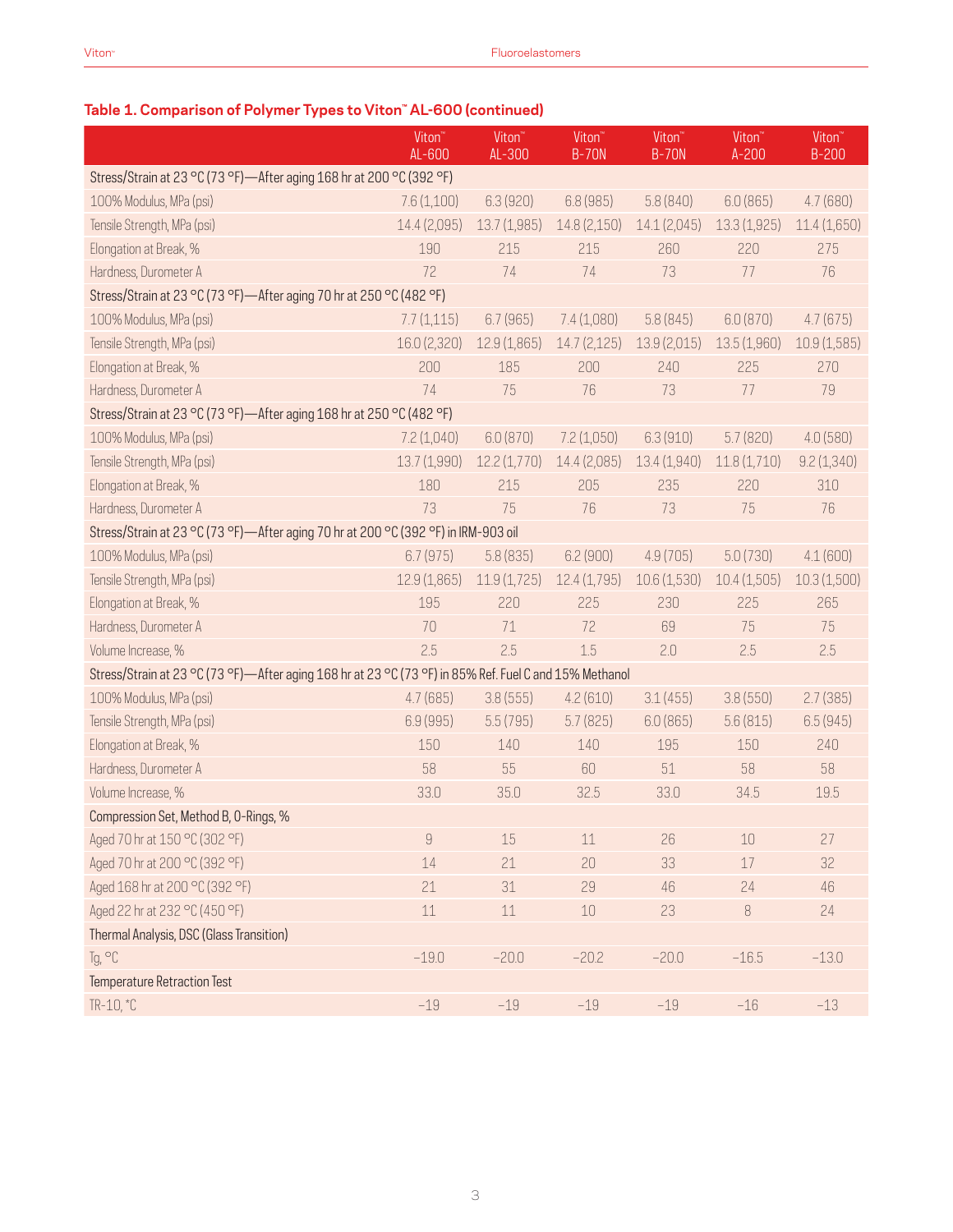## **Table 2. Viton™ AL-600—The Effect of Carbon Black Types and Levels**

| Carbon Black Types and Levels                                        | N-990<br>65 phr                                                               | N-990<br>45 phr           | N-990<br>30 phr | N-990<br>15 phr | N-990<br>5 phr | $N-774$<br>30 phr         | $N-550$<br>30 phr |
|----------------------------------------------------------------------|-------------------------------------------------------------------------------|---------------------------|-----------------|-----------------|----------------|---------------------------|-------------------|
| Viton" AL-600                                                        | 97.5                                                                          | 97.5                      | 97.5            | 97.5            | 97.5           | 97.5                      | 97.5              |
| MT Carbon Black (N-990)                                              | 65                                                                            | 45                        | 30              | 15              | 5              | $\qquad \qquad -$         |                   |
| SRF Carbon Black (N-774)                                             |                                                                               |                           |                 |                 |                | 30                        |                   |
| FEF Carbon Black (N-550)                                             |                                                                               |                           |                 |                 |                |                           | 30                |
| High-Activity MgO                                                    | 3                                                                             | $\ensuremath{\mathsf{3}}$ | 3               | $\sqrt{3}$      | 3              | $\ensuremath{\mathsf{3}}$ | 3                 |
| Calcium Hydroxide                                                    | 6                                                                             | 6                         | 6               | 6               | 6              | 6                         | 6                 |
| Viton" Curative No. 50                                               | 2.5                                                                           | 2.5                       | 2.5             | 2.5             | 2.5            | 2.5                       | 2.5               |
| Mooney Scorch, MS + 1 at 121 °C (250 °F)                             |                                                                               |                           |                 |                 |                |                           |                   |
| Minimum Viscosity, units                                             | 82.5                                                                          | 68.5                      | 61.0            | 52.5            | 47.0           | 70.0                      | 84.5              |
| Units Rise at 30 min                                                 | 0.0                                                                           | 1.4                       | 1.4             | 0.0             | 0.0            | 0.0                       | 0.0               |
| MDR at 177 °C (350 °F), Micro Die, 0.5 Arc, 6 min motor              |                                                                               |                           |                 |                 |                |                           |                   |
| Minimum Viscosity, M <sub>i</sub> , N·m (in·lb)                      | 0.53(4.7)                                                                     | 0.37(3.3)                 | 0.29(2.6)       | 0.22(2.0)       | 0.20(1.8)      | 0.39(3.5)                 | 0.51(4.5)         |
| Scorch Time, t <sub>s</sub> 1, min                                   | 0.6                                                                           | 0.7                       | 0.8             | 1.0             | 1.1            | 0.8                       | 0.6               |
| Maximum Torque, M <sub>H</sub> , N·m (in·lb)                         | 5.84(51.7)                                                                    | 4.27(37.8)                | 3.11(27.6)      | 2.16(19.2)      | 1.72(15.3)     | 3.62(32.1)                | 4.42(39.2)        |
| Optimum Cure Time, t <sub>c</sub> 90, min                            | 2.1                                                                           | 2.0                       | 1.9             | 2.0             | 2.0            | 2.2                       | $1.7\,$           |
| ODR at 177 °C (350 °F), Micro Die, 3 Arc, 12 min motor               |                                                                               |                           |                 |                 |                |                           |                   |
| Minimum Torque, ML, N·m (in·lb)                                      | 2.9(25.5)                                                                     | 2.5(22.0)                 | 2.4(21.0)       | 2.0(18.0)       | 1.9(17.0)      | 2.8(24.5)                 | 3.3(29.0)         |
| Scorch Time, t <sub>s</sub> 2, min                                   | 1.4                                                                           | 1.6                       | 1.9             | 2.2             | 2.2            | 2.1                       | 1.5               |
| Maximum Torque, MH, N·m (in·lb)                                      | 16.5(146.0)                                                                   | 14.8 (131.0)              | 13.7(121.0)     | 12.0(106.5)     | 10.7(94.5)     | 13.6 (120.0)              | 14.7 (130.5)      |
| Optimum Cure Time, t <sub>c</sub> 90, min                            | 3.2                                                                           | 3.2                       | 3.5             | 3.8             | 3.7            | 4.3                       | 3.9               |
|                                                                      | Slabs Cured 10 min at 177 °C (350 °F) and Post-Cured 24 hr at 232 °C (450 °F) |                           |                 |                 |                |                           |                   |
| Stress/Strain at 23 °C (73 °F) - Original (Post-Cured)               |                                                                               |                           |                 |                 |                |                           |                   |
| 100% Modulus, MPa (psi)                                              | 10.9(1,585)                                                                   | 9.0(1,310)                | 6.3(915)        | 3.7(530)        | 2.3(330)       | 12.1(1,750)               | 16.5 (2,385)      |
| Tensile Strength, MPa (psi)                                          | 14.3 (2,070)                                                                  | 14.8 (2,140)              | 13.8 (2,000)    | 12.8 (1,850)    | 10.2(1,480)    | 17.6 (2,545)              | 17.8 (2,580)      |
| Elongation at Break, %                                               | 145                                                                           | 175                       | 210             | 250             | 250            | 145                       | 110               |
| Hardness, Durometer A                                                | 87                                                                            | 81                        | 72              | 61              | 54             | 79                        | 84                |
| Stress/Strain at 23 °C (73 °F)—After aging 70 hr at 200 °C (392 °F)  |                                                                               |                           |                 |                 |                |                           |                   |
| 100% Modulus, MPa (psi)                                              | 11.9(1,720)                                                                   | 9.3(1,350)                | 7.0(1,015)      | 4.1(590)        | 2.3(330)       | 12.4(1,795)               | 16.9 (2,445)      |
| Tensile Strength, MPa (psi)                                          | 14.7(2,125)                                                                   | 14.8(2,140)               | 13.4(1,940)     | 12.6(1,825)     | 10.5(1,525)    | 16.8 (2,440)              | 18.0(2,615)       |
| Elongation at Break, %                                               | 135                                                                           | 170                       | 190             | 230             | 255            | 125                       | 105               |
| Hardness, Durometer A                                                | 88                                                                            | 81                        | 73              | 64              | 58             | 81                        | 86                |
| Stress/Strain at 23 °C (73 °F)-After aging 168 hr at 200 °C (392 °F) |                                                                               |                           |                 |                 |                |                           |                   |
| 100% Modulus, MPa (psi)                                              | 12.0(1,740)                                                                   | 10.0(1,445)               | 7.0(1,010)      | 4.1(590)        | 2.3(335)       | 13.0(1,885)               | $\cup$            |
| Tensile Strength, MPa (psi)                                          | 14.9(2,155)                                                                   | 15.7(2,280)               | 14.6 (2,115)    | 12.6(1,830)     | 11.2(1,630)    | 17.7(2,560)               | 17.8 (2,575)      |
| Elongation at Break, %                                               | 130                                                                           | 170                       | 200             | 250             | 265            | 135                       | 95                |
| Hardness, Durometer A                                                | 88                                                                            | 81                        | 73              | 63              | 58             | $80\,$                    | 85                |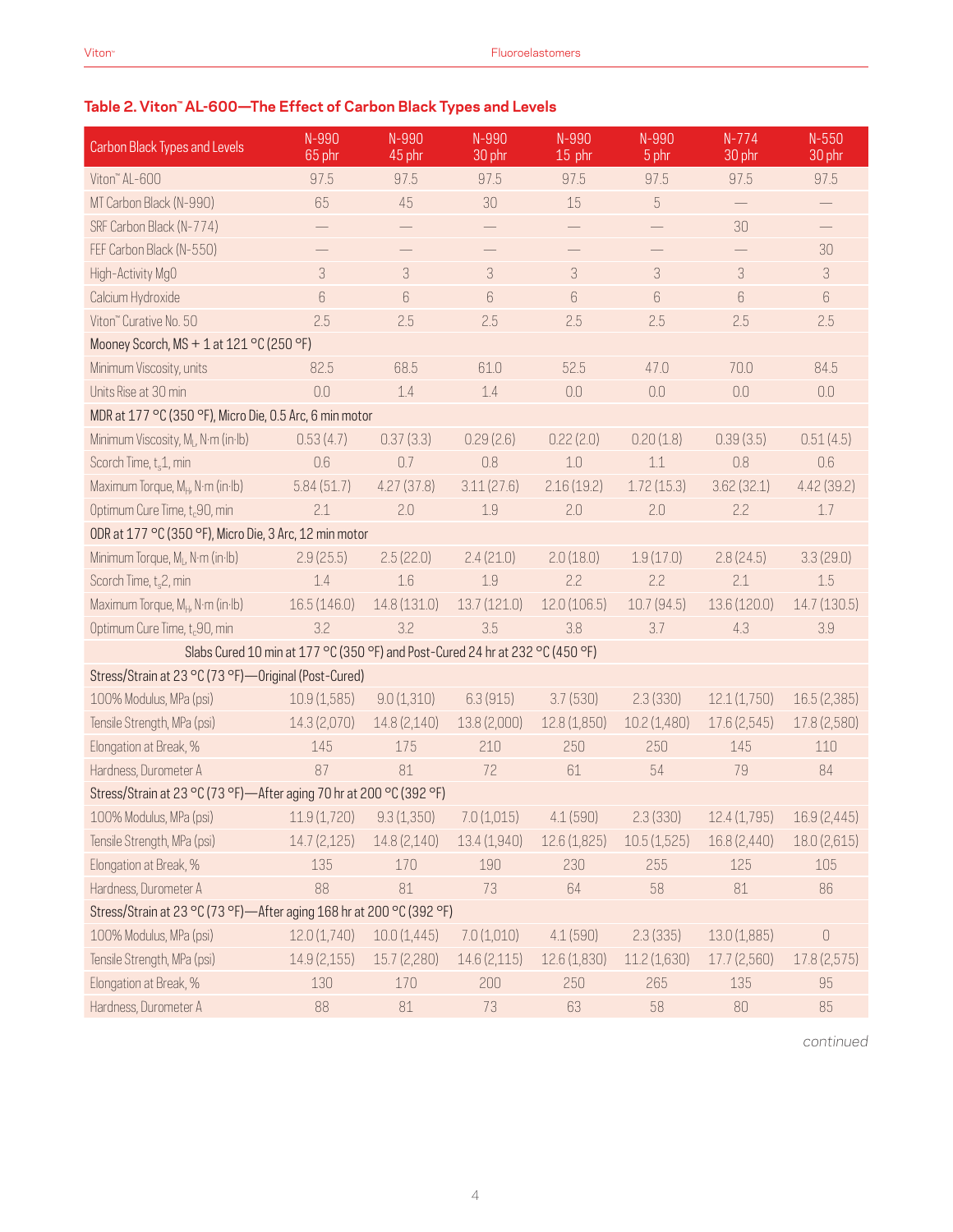# **Table 2. Viton™ AL-600—The Effect of Carbon Black Types and Levels (continued)**

| Carbon Black Types and Levels                                                                          | N-990<br>65 phr | N-990<br>45 phr | N-990<br>30 phr | N-990<br>15 phr | N-990<br>5 phr | $N-774$<br>30 phr | $N - 550$<br>30 phr |
|--------------------------------------------------------------------------------------------------------|-----------------|-----------------|-----------------|-----------------|----------------|-------------------|---------------------|
| Stress/Strain at 23 °C (73 °F)-After aging 70 hr at 250 °C (482 °F)                                    |                 |                 |                 |                 |                |                   |                     |
| 100% Modulus, MPa (psi)                                                                                | 13.9 (2,020)    | 9.9(1, 435)     | 7.2(1,045)      | 3.8(550)        | 2.1(310)       | 10.2(1,485)       | 15.2 (2,210)        |
| Tensile Strength, MPa (psi)                                                                            | 15.4 (2,235)    | 15.3(2,215)     | 14.9 (2,155)    | 11.3(1,635)     | 12.1(1,760)    | 16.3 (2,365)      | 17.0 (2,635)        |
| Elongation at Break, %                                                                                 | 115             | 155             | 185             | 200             | 275            | 150               | 120                 |
| Hardness, Durometer A                                                                                  | 88              | 82              | 73              | 64              | 56             | 80                | 86                  |
| Stress/Strain at 23 °C (73 °F)-After aging 168 hr at 250 °C (482 °F)                                   |                 |                 |                 |                 |                |                   |                     |
| 100% Modulus, MPa (psi)                                                                                | 12.8(1,855)     | 9.7(1,405)      | 7.1(1,035)      | 3.7(535)        | 2.2(315)       | 10.4(1,505)       | 13.6 (1,965)        |
| Tensile Strength, MPa (psi)                                                                            | 13.7 (1,990)    | 14.0 (2,025)    | 14.2 (2,055)    | 13.2 (1,920)    | 10.9 (1,580)   | 15.5(2,240)       | 15.8 (2,290)        |
| Elongation at Break, %                                                                                 | 105             | 140             | 180             | 240             | 255            | 145               | 120                 |
| Hardness, Durometer A                                                                                  | 88              | 82              | 73              | 63              | 55             | 81                | 87                  |
| Stress/Strain at 23 °C (73 °F)-After aging 70 hr at 200 °C (392 °F) in IRM-903 oil                     |                 |                 |                 |                 |                |                   |                     |
| 100% Modulus, MPa (psi)                                                                                | 10.8(1,570)     | 8.7(1,255)      | 6.5(935)        | 4.1(595)        | 2.5(365)       | 12.2(1,765)       | 16.9 (2,445)        |
| Tensile Strength, MPa (psi)                                                                            | 13.2 (1,915)    | 13.0 (1,880)    | 12.6 (1,820)    | 12.3 (1,790)    | 12.2(1,775)    | 18.12 (2,635)     | 18.8 (2,725)        |
| Elongation at Break, %                                                                                 | 150             | 190             | 205             | 240             | 270            | 155               | 120                 |
| Hardness, Durometer A                                                                                  | 85              | 81              | 71              | 62              | 55             | 85                | 84                  |
| Volume Increase, %                                                                                     | 2.0             | 2.0             | 2.0             | 2.5             | 3.0            | 2.5               | 3                   |
| Stress/Strain at 23 °C (73 °F)—After aging 168 hr at 23 °C (73 °F) in 85% Ref. Fuel C and 15% Methanol |                 |                 |                 |                 |                |                   |                     |
| 100% Modulus, MPa (psi)                                                                                | 8.3(1,205)      | 6.4(925)        | 4.8(700)        | 3.1(455)        | 2.3(330)       | 8.3(1,200)        | $\bigcap$           |
| Tensile Strength, MPa (psi)                                                                            | 9.2(1,330)      | 7.7(1,110)      | 5.9(855)        | 4.1(600)        | 2.8(410)       | 8.5(1,230)        | 10.6 (1,540)        |
| Elongation at Break, %                                                                                 | 115             | 125             | 120             | 130             | 120            | 105               | 90                  |
| Hardness, Durometer A                                                                                  | 73              | 66              | 58              | 52              | 47             | 66                | 71                  |
| Volume Increase, %                                                                                     | 27              | 30              | 34              | 39              | 44             | 33                | 32                  |
| Compression Set, Method B, O-Rings, %                                                                  |                 |                 |                 |                 |                |                   |                     |
| Aged 70 hr at 200 °C (392 °F)                                                                          | 24              | 19              | 15              | 10              | 8              | 21                | 26                  |
| Aged 168 hr at 200 °C (392 °F)                                                                         | 30              | 23              | 23              | 19              | 21             | 29                | 35                  |
| Aged 22 hr at 232 °C (450 °F)                                                                          | 19              | 13              | 11              | 5               | 7              | 17                | 20                  |
| Thermal Analysis, DSC (Glass Transition)                                                               |                 |                 |                 |                 |                |                   |                     |
| Tg, °C                                                                                                 | $-19$           | $-19$           | $-19$           | $-19$           | $-19$          | $-19$             | $-19$               |
| Temperature Retraction Test                                                                            |                 |                 |                 |                 |                |                   |                     |
| TR-10, °C                                                                                              | $-19$           | $-19$           | $-19$           | $-18$           | $-18$          | $-19$             | $-18$               |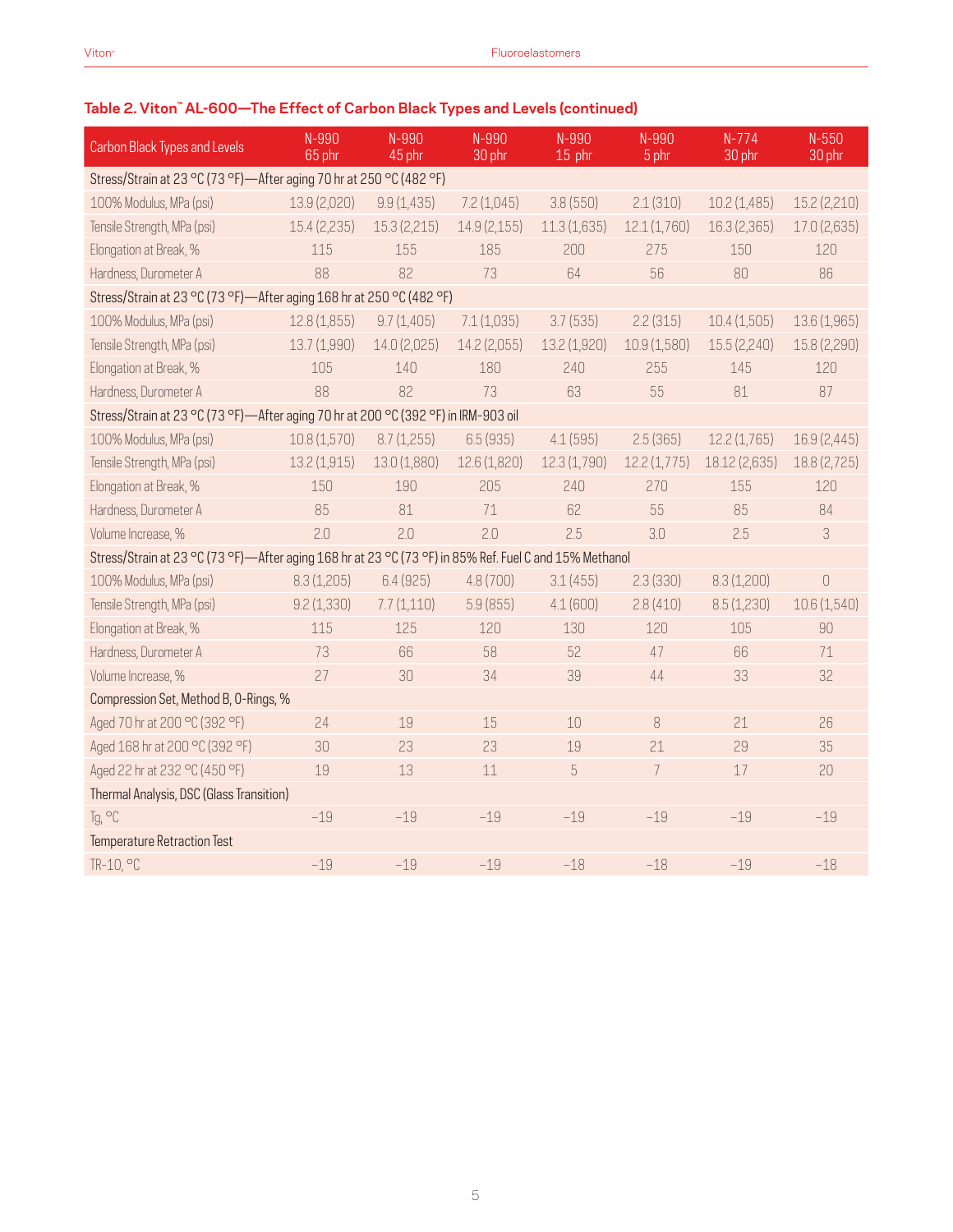## **Table 3. Viton™ AL-600—The Effect of Mineral Fillers Types and Levels**

| Mineral Fillers and Levels                                           | N-990<br>30 phr                                                               | Albaglos®<br>30 phr      | Nyad <sup>®</sup> 400<br>30 phr | <b>Blanc Fixe</b><br>30 phr | <b>Blanc Fixe</b><br>30 phr | Celite <sup>®</sup> 350<br>30 phr | Ti-Pure™R-960<br>30 phr   |
|----------------------------------------------------------------------|-------------------------------------------------------------------------------|--------------------------|---------------------------------|-----------------------------|-----------------------------|-----------------------------------|---------------------------|
| Viton" AL-600                                                        | 97.5                                                                          | 97.5                     | 97.5                            | 97.5                        | 97.5                        | 97.5                              | 97.5                      |
| Carbon Black (N-990)                                                 | 30                                                                            |                          | $\qquad \qquad -$               |                             |                             |                                   | $\overline{\phantom{0}}$  |
| Albaglos®                                                            | $\overline{\phantom{0}}$                                                      | 30                       |                                 |                             |                             |                                   |                           |
| Nyad <sup>®</sup> 400                                                |                                                                               | $\overline{\phantom{0}}$ | 30                              |                             | $\overline{\phantom{0}}$    |                                   |                           |
| <b>Blanc Fixe</b>                                                    |                                                                               |                          |                                 | 30                          | 60                          | $\overline{\phantom{0}}$          |                           |
| Celite <sup>®</sup> 350                                              |                                                                               |                          |                                 |                             |                             | 30                                |                           |
| Ti-Pure™R-960                                                        |                                                                               | $\overline{\phantom{0}}$ | $\overline{\phantom{0}}$        |                             | $\overline{\phantom{0}}$    |                                   | 30                        |
| High-Activity MgO                                                    | 3                                                                             | 3                        | $\ensuremath{\mathsf{3}}$       | 3                           | 3                           | 3                                 | $\ensuremath{\mathsf{3}}$ |
| Calcium Hydroxide                                                    | 6                                                                             | 6                        | $\,6$                           | $6\,$                       | $6\,$                       | 6                                 | $6\,$                     |
| Viton" Curative No. 50                                               | 2.5                                                                           | 2.5                      | 2.5                             | 2.5                         | 2.5                         | 2.5                               | 2.5                       |
| Mooney Scorch, MS + 1 at 121 °C (250 °F)                             |                                                                               |                          |                                 |                             |                             |                                   |                           |
| Minimum Viscosity, units                                             | 63.0                                                                          | 60.5                     | 55.0                            | 53.0                        | 63.0                        | 74.5                              | 49.5                      |
| Units Rise at 30 min                                                 | 0.0                                                                           | 0.0                      | 0.0                             | $0.0\,$                     | 0.0                         | $0.0\,$                           | 0.0                       |
| MDR at 177 °C (350 °F), Micro Die, 0.5 Arc, 6 min motor              |                                                                               |                          |                                 |                             |                             |                                   |                           |
| Minimum Viscosity, M <sub>i</sub> , N·m (in·lb)                      | 0.30(2.7)                                                                     | 0.35(3.1)                | 0.29(2.6)                       | 0.29(2.6)                   | 0.37(3.3)                   | 0.45(4.0)                         | 0.25(2.2)                 |
| Scorch Time, t <sub>s</sub> 1, min                                   | 0.8                                                                           | 0.8                      | 0.9                             | 0.9                         | 0.8                         | 0.7                               | 1.1                       |
| Maximum Torque, MH, N·m (in·lb)                                      | 2.92(25.8)                                                                    | 2.83(25.1)               | 2.44(21.6)                      | 2.30(20.4)                  | 2.58(22.8)                  | 3.53(31.3)                        | 1.94(17.2)                |
| Optimum Cure Time, t <sub>c</sub> 90, min                            | 1.8                                                                           | 1.4                      | 1.6                             | $1.8\,$                     | 1.7                         | 1.4                               | 2.7                       |
| ODR at 177 °C (350 °F), Micro Die, 3 Arc, 12 min motor               |                                                                               |                          |                                 |                             |                             |                                   |                           |
| Minimum Torque, M <sub>i</sub> , N·m (in·lb)                         | 2.3(20.5)                                                                     | 2.7(23.5)                | 2.5(22.0)                       | 2.4(21.0)                   | 2.9(25.5)                   | 3.0(26.5)                         | 2.2(19.0)                 |
| Scorch Time, t <sub>s</sub> 2, min                                   | 1.7                                                                           | 1.9                      | 1.8                             | 2.1                         | 1.5                         | 1.6                               | 2.2                       |
| Maximum Torque, M <sub>H</sub> , N·m (in·lb)                         | 12.9(114.5)                                                                   | 13.8 (122.5)             | 13.3(117.5)                     | 11.7(103.5)                 | 13.2(117.0)                 | 14.8 (131.0)                      | 11.0(97.5)                |
| Optimum Cure Time, t <sub>c</sub> 90, min                            | 3.1                                                                           | 3.0                      | 2.9                             | 3.6                         | 3.2                         | 2.6                               | 4.1                       |
|                                                                      | Slabs Cured 10 min at 177 °C (350 °F) and Post-Cured 24 hr at 232 °C (450 °F) |                          |                                 |                             |                             |                                   |                           |
| Stress/Strain at 23 °C (73 °F), Original (Post-Cured)                |                                                                               |                          |                                 |                             |                             |                                   |                           |
| 100% Modulus, MPa (psi)                                              | 6.7(965)                                                                      | 7.4(1,075)               | 9.1(1,325)                      | 3.7(540)                    | 6.7(975)                    | 17.0(2,470)                       | 4.7(675)                  |
| Tensile Strength, MPa (psi)                                          | 14.8 (2,145)                                                                  | 12.3(1,780)              | 11.4(1,650)                     | 10.7(1,550)                 | 12.5(1,805)                 | 19.1 (2,765)                      | 13.2(1,915)               |
| Elongation at Break, %                                               | 215                                                                           | 160                      | 150                             | 230                         | 200                         | 120                               | 220                       |
| Hardness, Durometer A                                                | 72                                                                            | 69                       | 69                              | 62                          | 68                          | 79                                | 63                        |
| Original Die C Tear at 23 °C (73 °F)                                 |                                                                               |                          |                                 |                             |                             |                                   |                           |
| kN/m (pli)                                                           | 25.4(145)                                                                     | 22.8(130)                | 19.3(110)                       | 20.5(117)                   | 22.4(128)                   | 21.4(122)                         | 18.7(107)                 |
| Stress/Strain at 23 °C (73 °F), After aging 70 hr at 200 °C (392 °F) |                                                                               |                          |                                 |                             |                             |                                   |                           |
| 100% Modulus, MPa (psi)                                              | 6.9 (995)                                                                     | 8.9(1,295)               | 10.5(1,515)                     | 4.4(640)                    | 4.3(620)                    | $\mathbf 0$                       | 5.2(750)                  |
| Tensile Strength, MPa (psi)                                          | 14.6 (2,110)                                                                  | 11.9(1,725)              | 11.1(1,605)                     | 10.9(1,580)                 | 10.8(1,565)                 | 16.7(2,425)                       | 13.3(1,925)               |
| Elongation at Break, %                                               | 195                                                                           | 125                      | 105                             | 200                         | 200                         | 95                                | 190                       |
| Hardness, Durometer A                                                | 74                                                                            | 71                       | 68                              | 64                          | 62                          | 78                                | 64                        |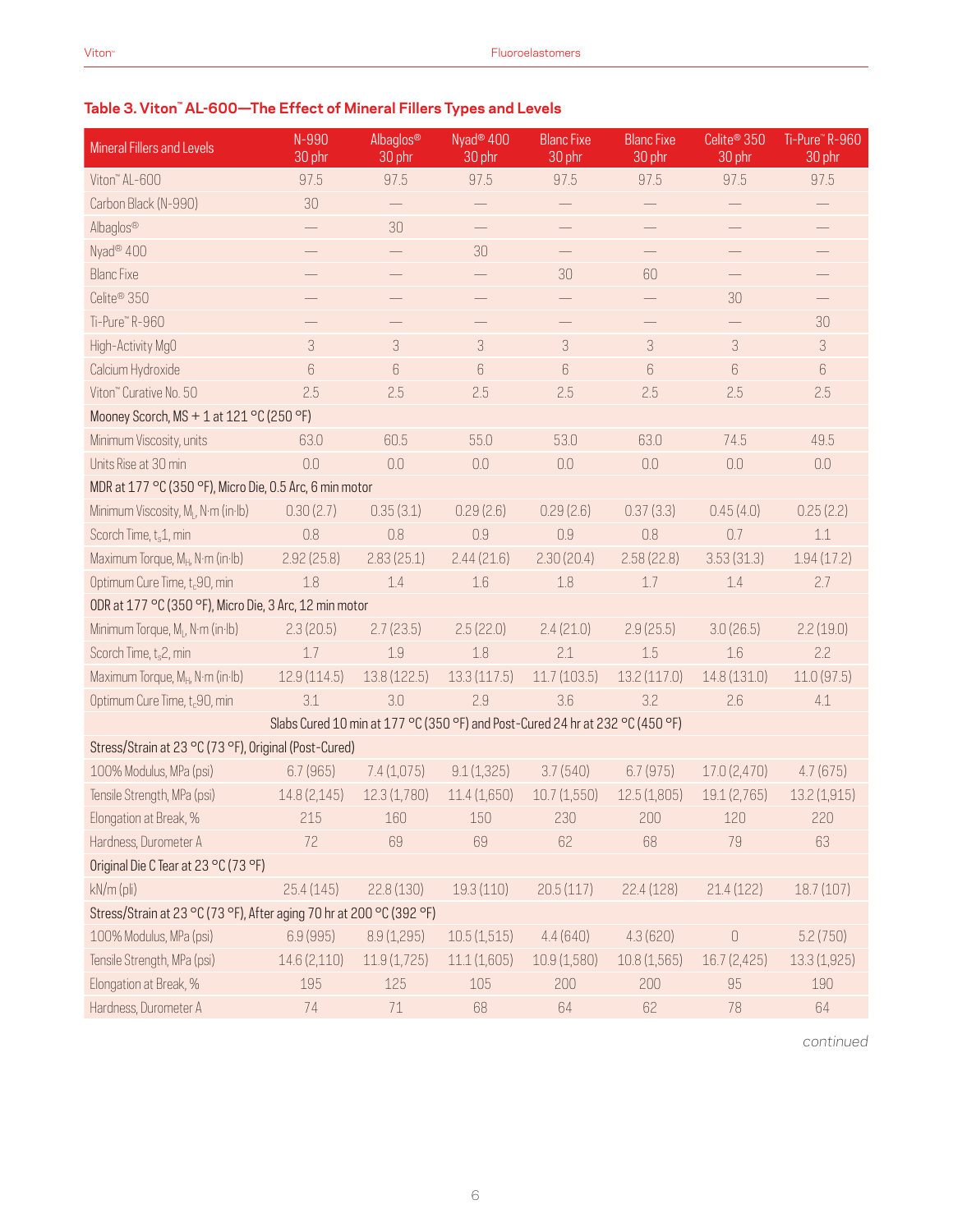# **Table 3. Viton™ AL-600—The Effect of Mineral Fillers Types and Level (continued)**

| Mineral Fillers and Levels                                                                             | N-990<br>30 phr                                                      | Albaglos®<br>30 phr | Nyad <sup>®</sup> 400<br>$30$ phr | <b>Blanc Fixe</b><br>30 phr | <b>Blanc Fixe</b><br>30 phr | Celite <sup>®</sup> 350<br>30 phr | Ti-Pure™R-960<br>30 phr |  |  |  |
|--------------------------------------------------------------------------------------------------------|----------------------------------------------------------------------|---------------------|-----------------------------------|-----------------------------|-----------------------------|-----------------------------------|-------------------------|--|--|--|
|                                                                                                        | Stress/Strain at 23 °C (73 °F)-After aging 168 hr at 200 °C (392 °F) |                     |                                   |                             |                             |                                   |                         |  |  |  |
| 100% Modulus, MPa (psi)                                                                                | 6.9(1,005)                                                           | 9.0(1,300)          | 10.4(1,510)                       | 4.3(625)                    | 7.4(1,075)                  | 18.0 (2,615)                      | 4.8(700)                |  |  |  |
| Tensile Strength, MPa (psi)                                                                            | 13.8 (1,995)                                                         | 12.3 (1,790)        | 12.4 (1,800)                      | 11.2(1,625)                 | 11.1(1,615)                 | 18.8 (2,730)                      | 12.7(1,840)             |  |  |  |
| Elongation at Break, %                                                                                 | 185                                                                  | 130                 | 135                               | 205                         | 145                         | 105                               | 180                     |  |  |  |
| Hardness, Durometer A                                                                                  | 73                                                                   | 70                  | 67                                | 63                          | 70                          | 78                                | 65                      |  |  |  |
| Stress/Strain at 23 °C (73 °F)-After aging 70 hr at 250 °C (482 °F)                                    |                                                                      |                     |                                   |                             |                             |                                   |                         |  |  |  |
| 100% Modulus, MPa (psi)                                                                                | 6.5(945)                                                             | 8.2(1,190)          | 9.6(1,385)                        | 3.9(565)                    | 4.7(685)                    | 16.3 (2,365)                      | 4.7(685)                |  |  |  |
| Tensile Strength, MPa (psi)                                                                            | 14.2 (2,055)                                                         | 11.7 (1,690)        | 11.5(1,660)                       | 9.7(1,410)                  | 8.9 (1,285)                 | 18.7 (2,710)                      | 13.6 (1,965)            |  |  |  |
| Elongation at Break, %                                                                                 | 190                                                                  | 135                 | 125                               | 205                         | 180                         | 125                               | 210                     |  |  |  |
| Hardness, Durometer A                                                                                  | 71                                                                   | 70                  | 68                                | 62                          | 68                          | 78                                | 65                      |  |  |  |
| Stress/Strain at 23 °C (73 °F)-After aging 168 hr at 250 °C (482 °F)                                   |                                                                      |                     |                                   |                             |                             |                                   |                         |  |  |  |
| 100% Modulus, MPa (psi)                                                                                | 6.6(955)                                                             | 9.8(1,415)          | 9.2(1,335)                        | 4.0(585)                    | 5.2(760)                    | 14.8 (2,140)                      | 4.8 (695)               |  |  |  |
| Tensile Strength, MPa (psi)                                                                            | 13.9 (2,015)                                                         | 11.5(1,665)         | 11.2(1,625)                       | 10.7(1,550)                 | 11.2 (1,630)                | 17.0 (2,460)                      | 12.9 (1,780)            |  |  |  |
| Elongation at Break, %                                                                                 | 185                                                                  | 120                 | 130                               | 200                         | 200                         | 125                               | 195                     |  |  |  |
| Hardness, Durometer A                                                                                  | 73                                                                   | 70                  | 68                                | 61                          | 70                          | 78                                | 66                      |  |  |  |
| Stress/Strain at 23 °C (73 °F)-After aging 70 hr at 200 °C (392 °F) in IRM-903 oil                     |                                                                      |                     |                                   |                             |                             |                                   |                         |  |  |  |
| 100% Modulus, MPa (psi)                                                                                | 6.4(925)                                                             | 8.7(1,260)          | 9.6(1,395)                        | 4.1(590)                    | 7.0(1,010)                  | 17.3(2,510)                       | 4.6(670)                |  |  |  |
| Tensile Strength, MPa (psi)                                                                            | 12.7(1,845)                                                          | 10.8(1,565)         | 11.8(1,705)                       | 12.6 (1,825)                | 13.6 (1,965)                | 17.6 (2,550)                      | 13.3 (1,925)            |  |  |  |
| Elongation at Break, %                                                                                 | 205                                                                  | 120                 | 130                               | 225                         | 190                         | 110                               | 200                     |  |  |  |
| Hardness, Durometer A                                                                                  | 72                                                                   | 68                  | 68                                | 61                          | 68                          | 77                                | 62                      |  |  |  |
| Volume Increase, %                                                                                     | 2.5                                                                  | 2.5                 | 2.5                               | 2.0                         | 2.0                         | 3.5                               | 2.5                     |  |  |  |
| Stress/Strain at 23 °C (73 °F)-After aging 168 hr at 23 °C (73 °F) in 85% Ref. Fuel C and 15% Methanol |                                                                      |                     |                                   |                             |                             |                                   |                         |  |  |  |
| 100% Modulus, MPa (psi)                                                                                | 4.7(675)                                                             | $\overline{0}$      | 4.2(615)                          | 2.6(370)                    | 3.4(490)                    | 7.5(1,080)                        | 3.1(450)                |  |  |  |
| Tensile Strength, MPa (psi)                                                                            | 6.6(955)                                                             | 4.2(615)            | 4.3(625)                          | 3.1(455)                    | 5.0(725)                    | 8.4(1,215)                        | 5.4(785)                |  |  |  |
| Elongation at Break, %                                                                                 | 145                                                                  | 95                  | 100                               | 120                         | 150                         | 130                               | 150                     |  |  |  |
| Hardness, Durometer A                                                                                  | 59                                                                   | 57                  | 57                                | 50                          | 55                          | 65                                | 51                      |  |  |  |
| Volume Increase, %                                                                                     | 32.0                                                                 | 36.0                | 31.0                              | 37.0                        | 34.0                        | 32.0                              | 37                      |  |  |  |
| Compression Set, Method B, O-Rings, %                                                                  |                                                                      |                     |                                   |                             |                             |                                   |                         |  |  |  |
| Aged 70 hr at 150 °C (302 °F)                                                                          | 8                                                                    | $\overline{I}$      | 8                                 | $\overline{7}$              | 7                           | $\overline{7}$                    | 11                      |  |  |  |
| Aged 70 hr at 200 °C (392 °F)                                                                          | 13                                                                   | 17                  | 11                                | 12                          | 11                          | 15                                | 13                      |  |  |  |
| Aged 168 hr at 200 °C (392 °F)                                                                         | 17                                                                   | 22                  | 17                                | 12                          | 22                          | 19                                | 21                      |  |  |  |
| Aged 22 hr at 232 °C (450 °F)                                                                          | 13                                                                   | 19                  | 12                                | 13                          | 14                          | 17                                | 16                      |  |  |  |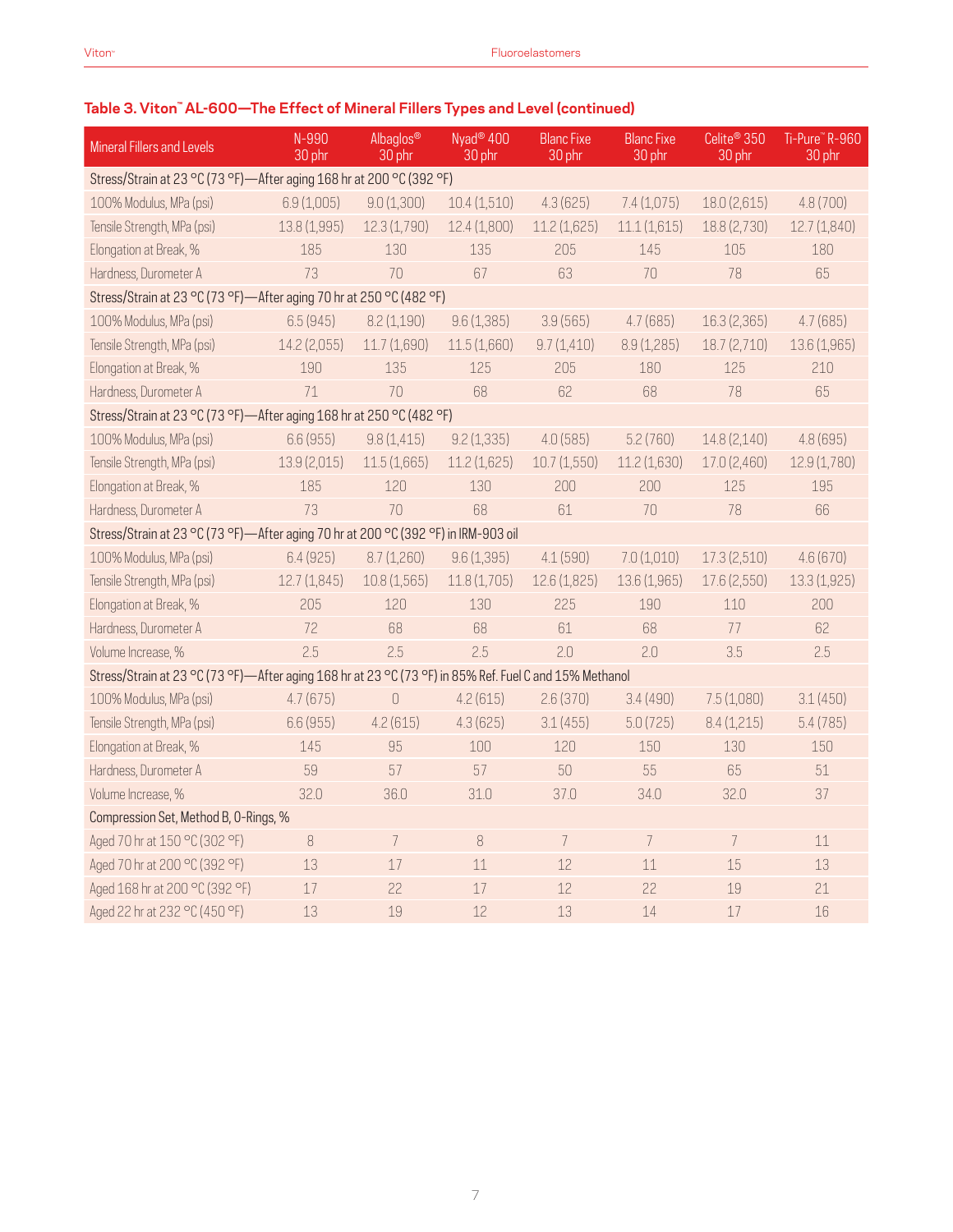# **Table 4. Viton™ AL-600—The Effect of Curative and Acid Acceptor Levels**

|                                                                      | <b>Effect of Curative Levels</b> |                                                                               |                |              | <b>Effect of Acid Acceptors</b> |              |              |
|----------------------------------------------------------------------|----------------------------------|-------------------------------------------------------------------------------|----------------|--------------|---------------------------------|--------------|--------------|
| Ingredients                                                          | $A - 4$                          | $B-4$                                                                         | $C-4$          | $D-4$        | $E-4$                           | $F-4$        | $G-4$        |
| Viton" AL-600                                                        | 97                               | 97.5                                                                          | 98             | 98.5         | 97.5                            | 97.5         | 98.5         |
| Carbon Black (N-990)                                                 | 30                               | 30                                                                            | 30             | 30           | 30                              | 30           | 30           |
| High-Activity MgO                                                    | 3                                | 3                                                                             | 3              | 3            | 6                               | 3            | 6            |
| Calcium Hydroxide                                                    | 6                                | 6                                                                             | $6\,$          | 6            | 3                               | 3            | 3            |
| Viton" Curative No. 50                                               | 3                                | 2.5                                                                           | $\overline{c}$ | 1.5          | 2.5                             | 2.5          | 1.5          |
| Mooney Scorch, MS + 1 at 121 °C (250 °F)                             |                                  |                                                                               |                |              |                                 |              |              |
| Minimum Viscosity, units                                             | 59                               | 59                                                                            | 59             | 58           | 56                              | 54           | 59           |
| Units Rise at 30 min                                                 | 2.1                              | 1.7                                                                           | 0.0            | 0.0          | 1.0                             | 1.8          | 10.0         |
| MDR at 177 °C (350 °F), Micro Die, 0.5 Arc, 6 min motor              |                                  |                                                                               |                |              |                                 |              |              |
| Minimum Viscosity, M <sub>i</sub> , N·m (in·lb)                      | 0.27(2.4)                        | 0.29(2.5)                                                                     | 0.30(2.6)      | 0.31(2.7)    | 0.28(2.5)                       | 0.25(2.2)    | 0.33(2.9)    |
| Scorch Time, t <sub>s</sub> 1, min                                   | 1.0                              | 0.8                                                                           | 0.7            | 0.7          | 0.8                             | 1.1          | 0.6          |
| Maximum Torque, MH, N·m (in·lb)                                      | 3.63(32.2)                       | 3.10(27.5)                                                                    | 2.49(22.1)     | 1.98(16.7)   | 2.94(26.0)                      | 3.01(26.7)   | 1.55(13.7)   |
| Optimum Cure Time, t <sub>c</sub> 90, min                            | 2.3                              | 1.9                                                                           | 1.6            | 1.5          | 2.1                             | 3.2          | 1.7          |
| ODR at 177 °C (350 °F), Micro Die, 3 Arc, 12 min motor               |                                  |                                                                               |                |              |                                 |              |              |
| Minimum Torque, M <sub>I</sub> , N·m (in·lb)                         | 2.1(18.5)                        | 2.2(19.5)                                                                     | 2.4(21.5)      | 2.5(22.0)    | 2.3(20.0)                       | 1.9(17.0)    | 2.7(24.0)    |
| Scorch Time, t <sub>s</sub> 2, min                                   | 2.0                              | 1.7                                                                           | 1.7            | 1.4          | 1.9                             | 2.2          | 1.3          |
| Maximum Torque, MH, N·m (in·lb)                                      | 16.1 (142.5)                     | 13.9 (123.0)                                                                  | 11.8(104.5)    | 9.2(81.5)    | 13.5(119.0)                     | 14.0 (123.5) | 7.7(68.5)    |
| Optimum Cure Time, t <sub>c</sub> 90, min                            | 3.8                              | 3.2                                                                           | 3.1            | 2.9          | 3.7                             | 4.6          | 3.4          |
|                                                                      |                                  | Slabs Cured 10 min at 177 °C (350 °F) and Post-Cured 24 hr at 232 °C (450 °F) |                |              |                                 |              |              |
| Stress/Strain at 23 °C (73 °F), Original (Post-Cured)                |                                  |                                                                               |                |              |                                 |              |              |
| 100% Modulus, MPa (psi)                                              | 8.3(1,210)                       | 6.7(970)                                                                      | 5.6(815)       | 4.3(630)     | 6.3(915)                        | 6.2(905)     | 3.4(495)     |
| Tensile Strength, MPa (psi)                                          | 4.3(2,080)                       | 15.0(2,170)                                                                   | 15.7(2,275)    | 5.2(2,205)   | 14.5(2,100)                     | 13.8 (1,995) | 15.1(2,185)  |
| Elongation at Break, %                                               | 175                              | 215                                                                           | 250            | 300          | 225                             | 215          | 340          |
| Hardness, Durometer A                                                | 74                               | 71                                                                            | 70             | 68           | 72                              | 72           | 64           |
| Original Die C Tear at 23 °C (73 °F)                                 |                                  |                                                                               |                |              |                                 |              |              |
| kN/m (pli)                                                           | 22.1(126)                        | 24.9(142)                                                                     | 25.7(147)      | 26.6(152)    | 24.2 (138)                      | 25.9(148)    | 28.7(164)    |
| Stress/Strain at 23 °C (73 °F)-After aging 70 hr at 200 °C (392 °F)  |                                  |                                                                               |                |              |                                 |              |              |
| 100% Modulus, MPa (psi) 8.7 (1,265) 7.1 (1,035) 6.3 (910)            |                                  |                                                                               |                | 4.9(705)     | 6.4(925)                        | 6.6(950)     | 4.3(625)     |
| Tensile Strength, MPa (psi)                                          | 14.5 (2,105)                     | 13.7 (1,980)                                                                  | 15.0(2,175)    | 15.2 (2,200) | 14.3 (2,080)                    | 13.4 (1,945) | 16.0 (2,325) |
| Elongation at Break, %                                               | 180                              | 195                                                                           | 230            | 290          | 235                             | 205          | 330          |
| Hardness, Durometer A                                                | 75                               | 73                                                                            | $71\,$         | 70           | 72                              | 72           | 68           |
| Stress/Strain at 23 °C (73 °F)-After aging 168 hr at 200 °C (392 °F) |                                  |                                                                               |                |              |                                 |              |              |
| 100% Modulus, MPa (psi)                                              | 8.6(1,245)                       | 6.9(1,005)                                                                    | 6.1(890)       | 4.8(695)     | 6.7(975)                        | 6.3(920)     | 4.0(580)     |
| Tensile Strength, MPa (psi)                                          | 15.7 (2,270)                     | 15.6 (2,255)                                                                  | 16.2 (2,345)   | 16.2 (2,345) | 16.1 (2,330)                    | 13.7(1,985)  | 16.2 (2,355) |
| Elongation at Break, %                                               | 190                              | 210                                                                           | 240            | 285          | 225                             | 210          | 335          |
| Hardness, Durometer A                                                | 76                               | 75                                                                            | 72             | $70\,$       | 72                              | 74           | 70           |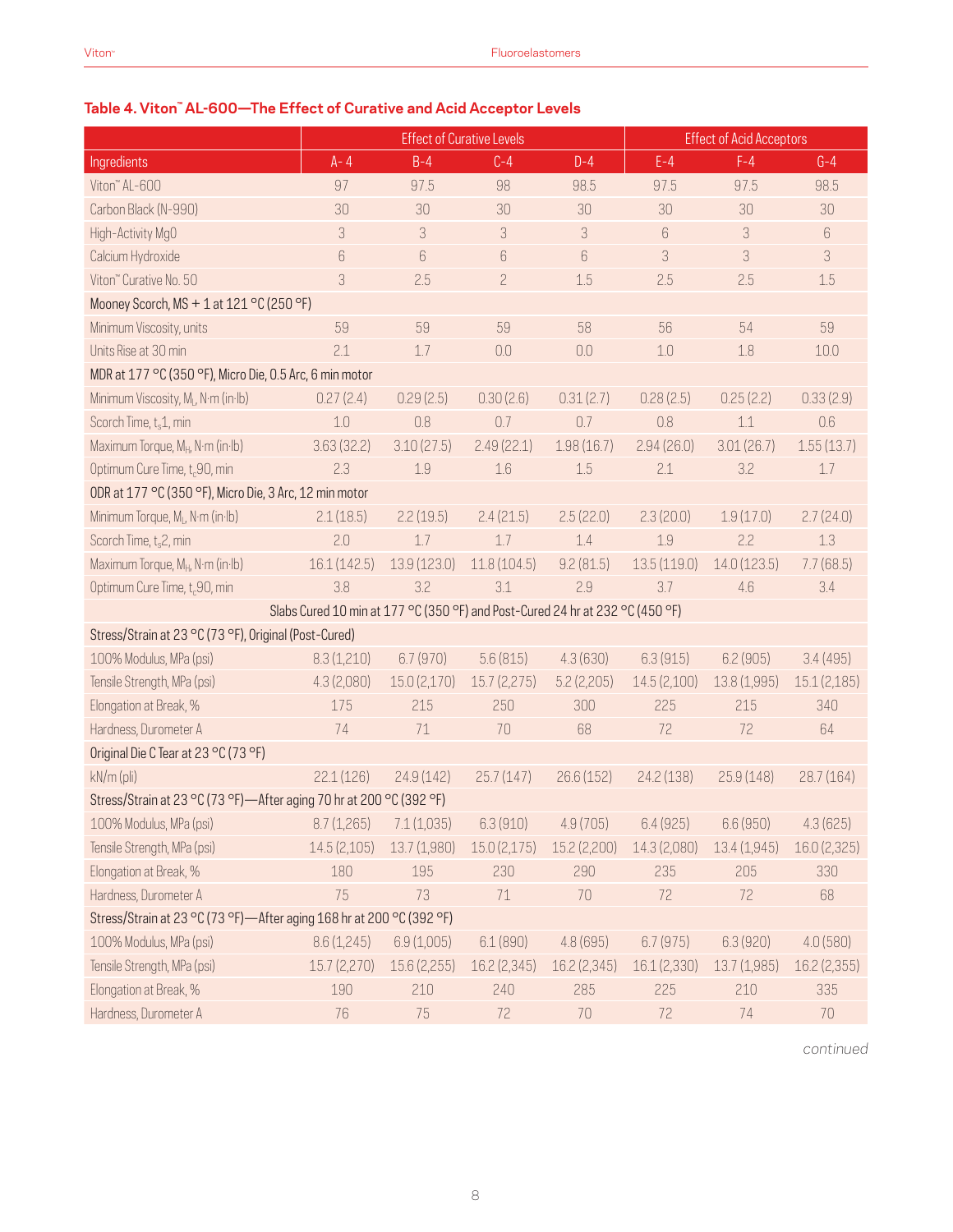# **Table 4. Viton™ AL-600—The Effect of Curative and Acid Acceptor Levels (continued)**

|                                                                                    | <b>Effect of Curative Levels</b> |              |              |              | <b>Effect of Acid Acceptors</b> |              |              |  |  |
|------------------------------------------------------------------------------------|----------------------------------|--------------|--------------|--------------|---------------------------------|--------------|--------------|--|--|
| Ingredients                                                                        | $A - 4$                          | $B-4$        | $C-4$        | $D-4$        | $E - 4$                         | $F-4$        | $G-4$        |  |  |
| Stress/Strain at 23 °C (73 °F)-After aging 70 hr at 250 °C (482 °F)                |                                  |              |              |              |                                 |              |              |  |  |
| 100% Modulus, MPa (psi)                                                            | 8.9(1,290)                       | 6.9(1,005)   | 6.0(865)     | 4.4(640)     | 6.9(995)                        | 6.6(950)     | 3.9(565)     |  |  |
| Tensile Strength, MPa (psi)                                                        | 14.8 (2,150)                     | 15.5(2,240)  | 15.2 (2,205) | 13.3 (1,930) | 15.3(2,215)                     | 13.6 (1,970) | 14.6 (2,120) |  |  |
| Elongation at Break, %                                                             | 155                              | 195          | 215          | 235          | 200                             | 185          | 295          |  |  |
| Hardness, Durometer A                                                              | 74                               | 72           | 69           | 67           | 71                              | 73           | 68           |  |  |
| Stress/Strain at 23 °C (73 °F)-After aging 168 hr at 250 °C (482 °F)               |                                  |              |              |              |                                 |              |              |  |  |
| 100% Modulus, MPa (psi)                                                            | 7.7(1,110)                       | 7.0(1,010)   | 6.0(875)     | 4.8 (695)    | 6.5(945)                        | 6.1(885)     | 3.9(560)     |  |  |
| Tensile Strength, MPa (psi)                                                        | 14.8 (2,145)                     | 15.6 (2,265) | 15.3 (2,225) | 13.6 (1,965) | 15.4 (2,235)                    | 13.7 (1,990) | 15.3 (2,225) |  |  |
| Elongation at Break, %                                                             | 180                              | 200          | 220          | 240          | 205                             | 195          | 330          |  |  |
| Hardness, Durometer A                                                              | 75                               | 74           | 72           | 70           | 72                              | 73           | 69           |  |  |
| Stress/Strain at 23 °C (73 °F)-After aging 70 hr at 200 °C (392 °F) in IRM-903 oil |                                  |              |              |              |                                 |              |              |  |  |
| 100% Modulus, MPa (psi)                                                            | 7.4(1,070)                       | 6.4 (930)    | 5.2(750)     | 4.0(580)     | 5.8(840)                        | 5.7(830)     | 3.5(505)     |  |  |
| Tensile Strength, MPa (psi)                                                        | 2.5(1,810)                       | 13.2(1,910)  | 13.6 (1,965) | 13.3(1,925)  | 12.7(1,840)                     | 11.5(1,665)  | 14.1 (2,040) |  |  |
| Elongation at Break, %                                                             | 195                              | 215          | 270          | 320          | 235                             | 215          | 350          |  |  |
| Hardness, Durometer A                                                              | 75                               | 71           | 70           | 67           | 72                              | 73           | 65           |  |  |
| Compression Set, Method B, O-Rings, %                                              |                                  |              |              |              |                                 |              |              |  |  |
| Aged 70 hr at 150 °C (302 °F)                                                      | 8                                | 8            | 11           | 22           | 10                              | 9            | 32           |  |  |
| Aged 70 hr at 200 °C (392 °F)                                                      | 12                               | 17           | 10           | 22           | 14                              | 14           | 36           |  |  |
| Aged 168 hr at 200 °C (392 °F)                                                     | 18                               | 24           | 28           | 31           | 23                              | 26           | 45           |  |  |
| Aged 22 hr at 232 °C (392 °F)                                                      | 16                               | 17           | 21           | 25           | 20                              | 20           | 33           |  |  |